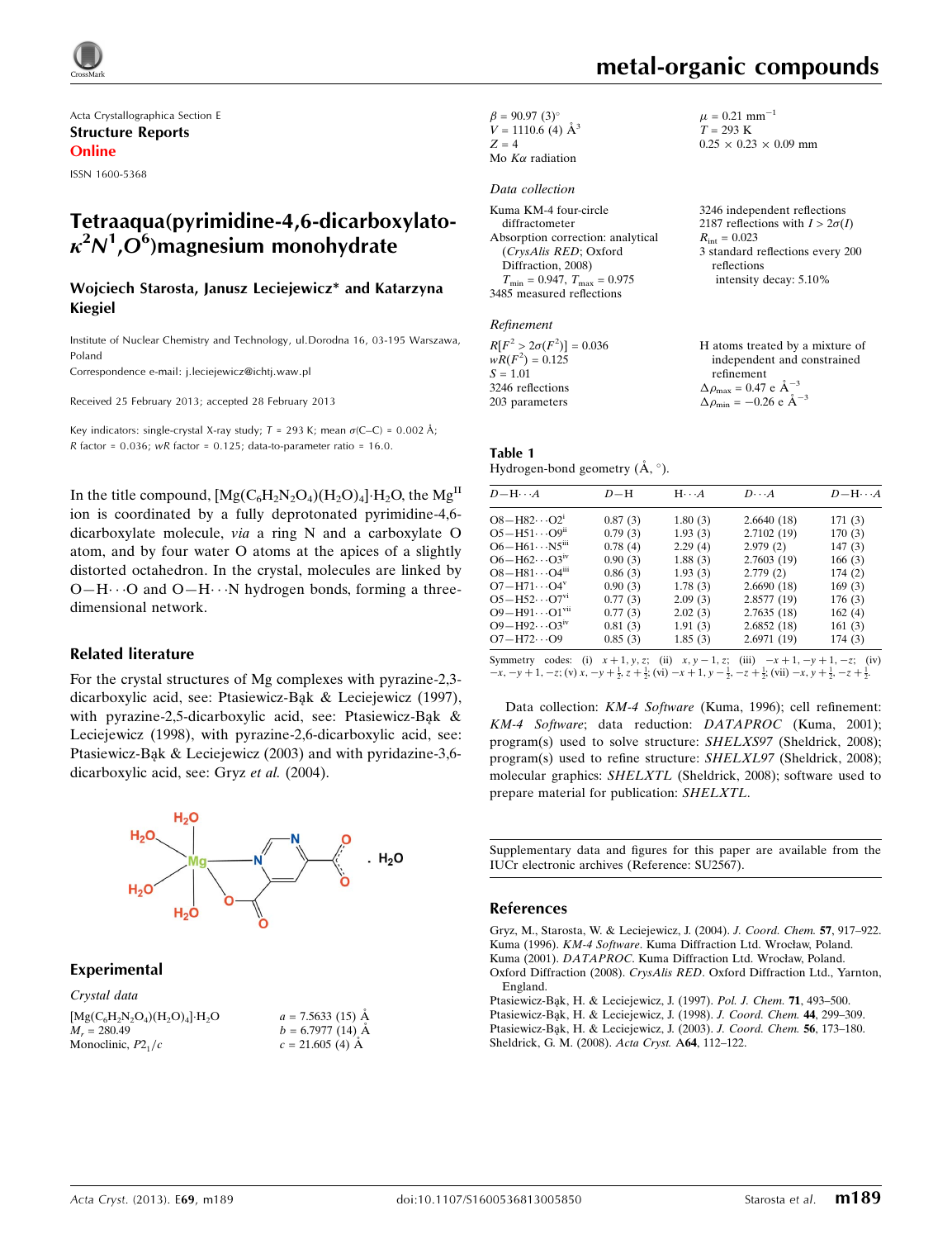# **supporting information**

*Acta Cryst.* (2013). E**69**, m189 [doi:10.1107/S1600536813005850]

## **Tetraaqua(pyrimidine-4,6-dicarboxylato-***κ***<sup>2</sup>** *N***1 ,***O***<sup>6</sup> )magnesium monohydrate**

### **Wojciech Starosta, Janusz Leciejewicz and Katarzyna Kiegiel**

#### **S1. Comment**

Crystal structures of  $Mg<sup>II</sup>$  complexes with diazine dicarboxylate molecules belong to three types. For example, the structure of a Mg<sup>II</sup> complex with pyrazine-2,3-dicarboxylate and water ligands is a catenated polymer (Ptasiewicz-Bąk & Leciejewicz, 1997), while those with pyrazine-2,5-dicarboxylate (Ptasiewicz-Bak & Leciejewicz, 1998) and pyrazine-2,6dicarboxylate (Ptasiewicz-Bąk & Leciejewicz, 2003) are composed of hexaquamagnesium(II) cations and fully deprotonated organic molecules.

On the other hand, the Mg<sup>II</sup> complex with a pyridazine-3,6-dicarboxylate molecule is built of anions in which the Mg<sup>II</sup> ion is coordinated by two water O atoms and two fully deprotonated organic molecules with singly protonated hydrazine molecules as cations (Gryz *et al.*, 2004).

The structure of the title compound, Fig. 1, is built of monomeric molecules in which a  $Mg<sup>II</sup>$  ion is coordinated by one of the N,*O* bonding groups of a fully deprotonated pyrimidine-4,6-dicarboxylate molecule and four water O atoms. The coordination geometry of atom Mg1 is a slightly distorted octahedron with typical Mg-N and Mg—O distances [Mg1-N1  $= 2.2472$  (15) Å; the Mg1-O distances vary from 2.0120 (13) to 2.0896 (15) Å]. The carboxylic groups C7/O1/O2 and C8/O3/O4 are inclined to the pyrimidine ring by  $3.5 \,(1)^\circ$  and  $14.9 \,(2)^\circ$ , respectively.

In the crystal, the complexes interact *via* an extended network of O-H···O and O-H···N hydrogen bonds, in which coordinated and solvate water molecules are donors and the carboxylato O and hetero-ring N atoms act as acceptors, forming a three-dimensional network (Fig. 2 and Table 1).

#### **S2. Experimental**

An aqueous solution containing 1 mmol of magnesium acetate tetrahydrate and 1 mmol of pyrimidine-4,6-dicarboxylic acid dihydrate were refluxed with constant stirring for 2 h yielding a white precipitate which subsequently was filtered and redissolved in an excess of boiling water. Cooled to room temperature, the solution was left to evaporate. Colourless plate-like crystals deposited after a few days. They were washed with cold ethanol and dried in the air.

#### **S3. Refinement**

Water H atoms were located in a difference Fourier map and freely refined. The C-bound H atoms were positioned at calculated positions and treated as riding on the parent atoms: C—H = 0.93 Å with  $U_{iso}(H) = 1.2U_{eq}(C)$ .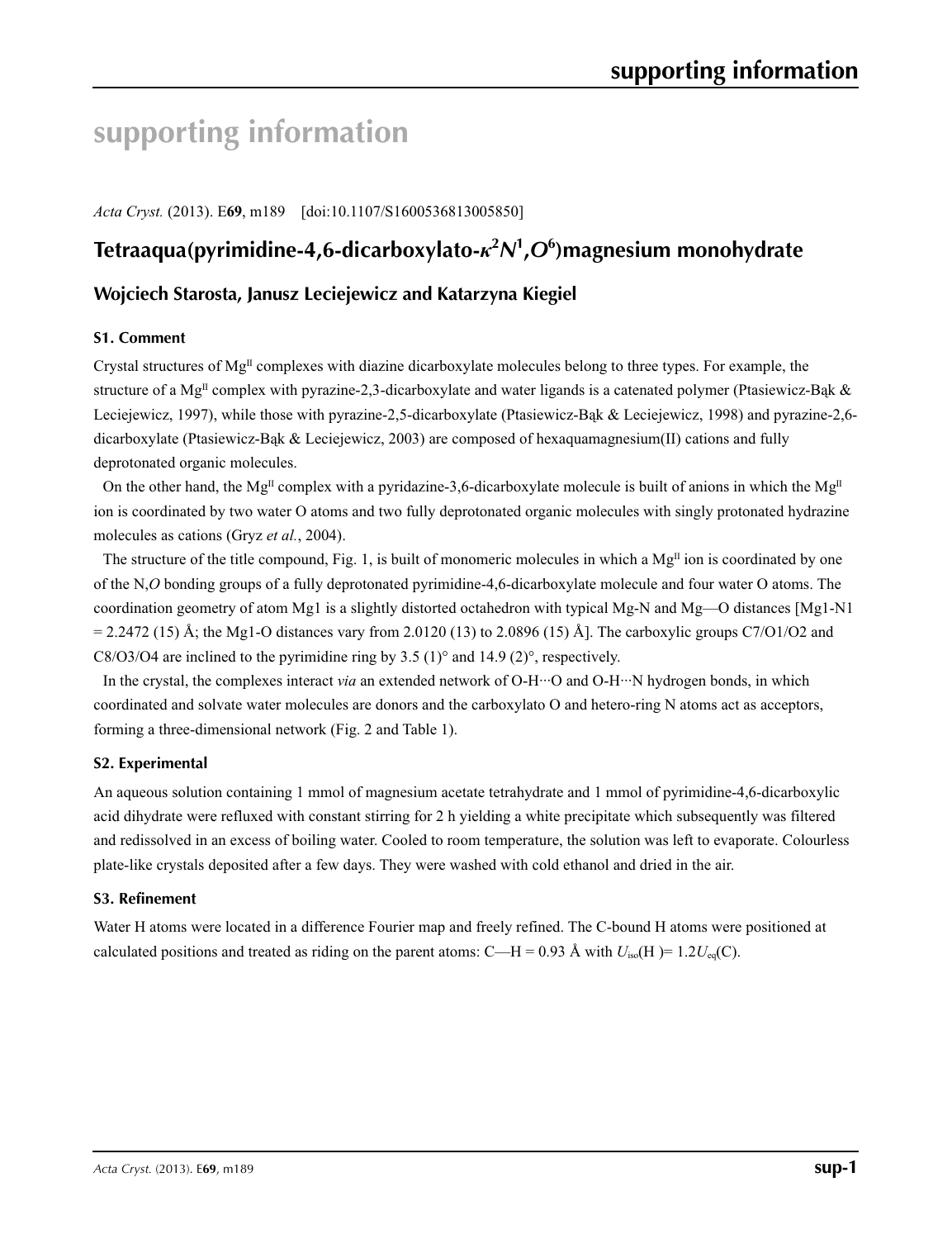

#### **Figure 1**

A view of the molecular structure of the title compound, with atom labelling. Displacement ellipsoids are drawn at the 50% probability level.



#### **Figure 2**

A view along the a axis of the crystal packing of the title compound. The hydrogen bonds are shown as dashed lines (see Table 1 for details).

#### **Tetraaqua(pyrimidine-4,6-dicarboxylato-***κ***<sup>2</sup>** *N***<sup>1</sup> ,***O***<sup>6</sup> )magnesium monohydrate**

| Crystal data                     |                                        |
|----------------------------------|----------------------------------------|
| $[Mg(C_6H_2N_2O_4)(H_2O)_4]H_2O$ | $V = 1110.6$ (4) Å <sup>3</sup>        |
| $M_r = 280.49$                   | $Z = 4$                                |
| Monoclinic, $P2_1/c$             | $F(000) = 584$                         |
| Hall symbol: -P 2ybc             | $D_x = 1.677$ Mg m <sup>-3</sup>       |
| $a = 7.5633(15)$ Å               | Mo Ka radiation, $\lambda = 0.71073$ Å |
| $b = 6.7977(14)$ Å               | Cell parameters from 25 reflections    |
| $c = 21.605$ (4) Å               | $\theta$ = 6–15°                       |
| $\beta$ = 90.97 (3) <sup>o</sup> | $\mu = 0.21$ mm <sup>-1</sup>          |
|                                  |                                        |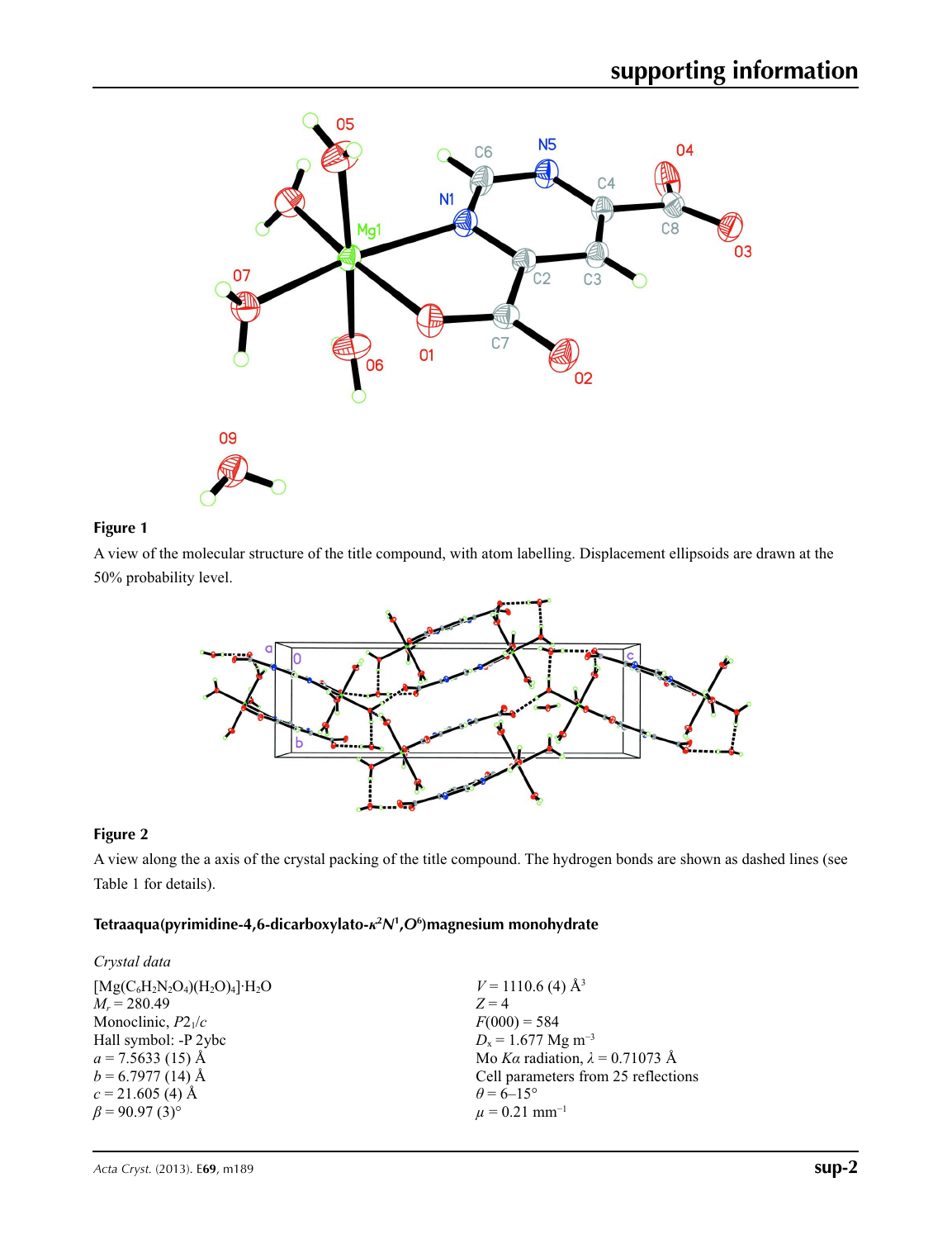#### *T* = 293 K Plates, colourless

*Data collection*

| Kuma KM-4 four-circle                    |
|------------------------------------------|
| diffractometer                           |
| Radiation source: fine-focus sealed tube |
| Graphite monochromator                   |
| profile data from $\omega/2\theta$ scans |
| Absorption correction: analytical        |
| (CrysAlis RED; Oxford Diffraction, 2008) |
| $T_{\min}$ = 0.947, $T_{\max}$ = 0.975   |
| 3485 measured reflections                |
|                                          |

#### *Refinement*

| Refinement on $F^2$                             |
|-------------------------------------------------|
| Least-squares matrix: full                      |
| $R[F^2 > 2\sigma(F^2)] = 0.036$                 |
| $wR(F^2) = 0.125$                               |
| $S = 1.01$                                      |
| 3246 reflections                                |
| 203 parameters                                  |
| 0 restraints                                    |
| Primary atom site location: structure-invariant |
| direct methods                                  |

#### $0.25 \times 0.23 \times 0.09$  mm

3246 independent reflections 2187 reflections with  $I > 2\sigma(I)$  $R_{\text{int}} = 0.023$  $\theta_{\text{max}} = 30.1^{\circ}, \theta_{\text{min}} = 1.9^{\circ}$  $h = -10 \rightarrow 0$  $k = 0 \rightarrow 9$ *l* = −30→30 3 standard reflections every 200 reflections intensity decay: 5.1%

Secondary atom site location: difference Fourier map Hydrogen site location: inferred from neighbouring sites H atoms treated by a mixture of independent and constrained refinement  $w = 1/[\sigma^2 (F_o^2) + (0.0833P)^2 + 0.2045P]$ where  $P = (F_o^2 + 2F_c^2)/3$  $(\Delta/\sigma)_{\text{max}}$  < 0.001 Δ*ρ*max = 0.47 e Å−3  $\Delta \rho_{\rm min} = -0.26$  e Å<sup>-3</sup>

#### *Special details*

**Geometry**. All e.s.d.'s (except the e.s.d. in the dihedral angle between two l.s. planes) are estimated using the full covariance matrix. The cell e.s.d.'s are taken into account individually in the estimation of e.s.d.'s in distances, angles and torsion angles; correlations between e.s.d.'s in cell parameters are only used when they are defined by crystal symmetry. An approximate (isotropic) treatment of cell e.s.d.'s is used for estimating e.s.d.'s involving l.s. planes.

**Refinement**. Refinement of  $F^2$  against ALL reflections. The weighted  $R$ -factor  $wR$  and goodness of fit  $S$  are based on  $F^2$ , conventional *R*-factors *R* are based on *F*, with *F* set to zero for negative  $F^2$ . The threshold expression of  $F^2 > \sigma(F^2)$  is used only for calculating *R*-factors(gt) *etc*. and is not relevant to the choice of reflections for refinement. *R*-factors based on *F*<sup>2</sup> are statistically about twice as large as those based on *F*, and *R*- factors based on ALL data will be even larger.

*Fractional atomic coordinates and isotropic or equivalent isotropic displacement parameters (Å<sup>2</sup>)* 

|                | $\mathcal{X}$  | v           | z             | $U_{\rm iso}$ */ $U_{\rm eq}$ |  |
|----------------|----------------|-------------|---------------|-------------------------------|--|
| Mg1            | 0.32572(6)     | 0.46078(8)  | 0.15804(2)    | 0.01813(14)                   |  |
| O <sub>1</sub> | 0.05876(14)    | 0.42580(19) | 0.14674(5)    | 0.0237(2)                     |  |
| O <sub>3</sub> | 0.00597(16)    | 0.06801(19) | $-0.12636(5)$ | 0.0273(3)                     |  |
| H82            | 0.667(4)       | 0.431(4)    | 0.1337(12)    | $0.043(7)$ *                  |  |
| O <sub>2</sub> | $-0.16427(15)$ | 0.3374(2)   | 0.08385(6)    | 0.0284(3)                     |  |
| O <sub>5</sub> | 0.36240(18)    | 0.1989(2)   | 0.20187(7)    | 0.0304(3)                     |  |
| O7             | 0.30383(16)    | 0.59579(19) | 0.24329(5)    | 0.0236(2)                     |  |
| N <sub>1</sub> | 0.29679(17)    | 0.3154(2)   | 0.06501(6)    | 0.0211(3)                     |  |
| C7             | $-0.00682(19)$ | 0.3566(2)   | 0.09709(7)    | 0.0188(3)                     |  |
| C <sub>2</sub> | 0.12644(18)    | 0.2956(2)   | 0.04897(7)    | 0.0179(3)                     |  |
| C <sub>3</sub> | 0.07484(19)    | 0.2275(2)   | $-0.00879(7)$ | 0.0200(3)                     |  |
| H <sub>3</sub> | $-0.0439$      | 0.2128      | $-0.0196$     | $0.024*$                      |  |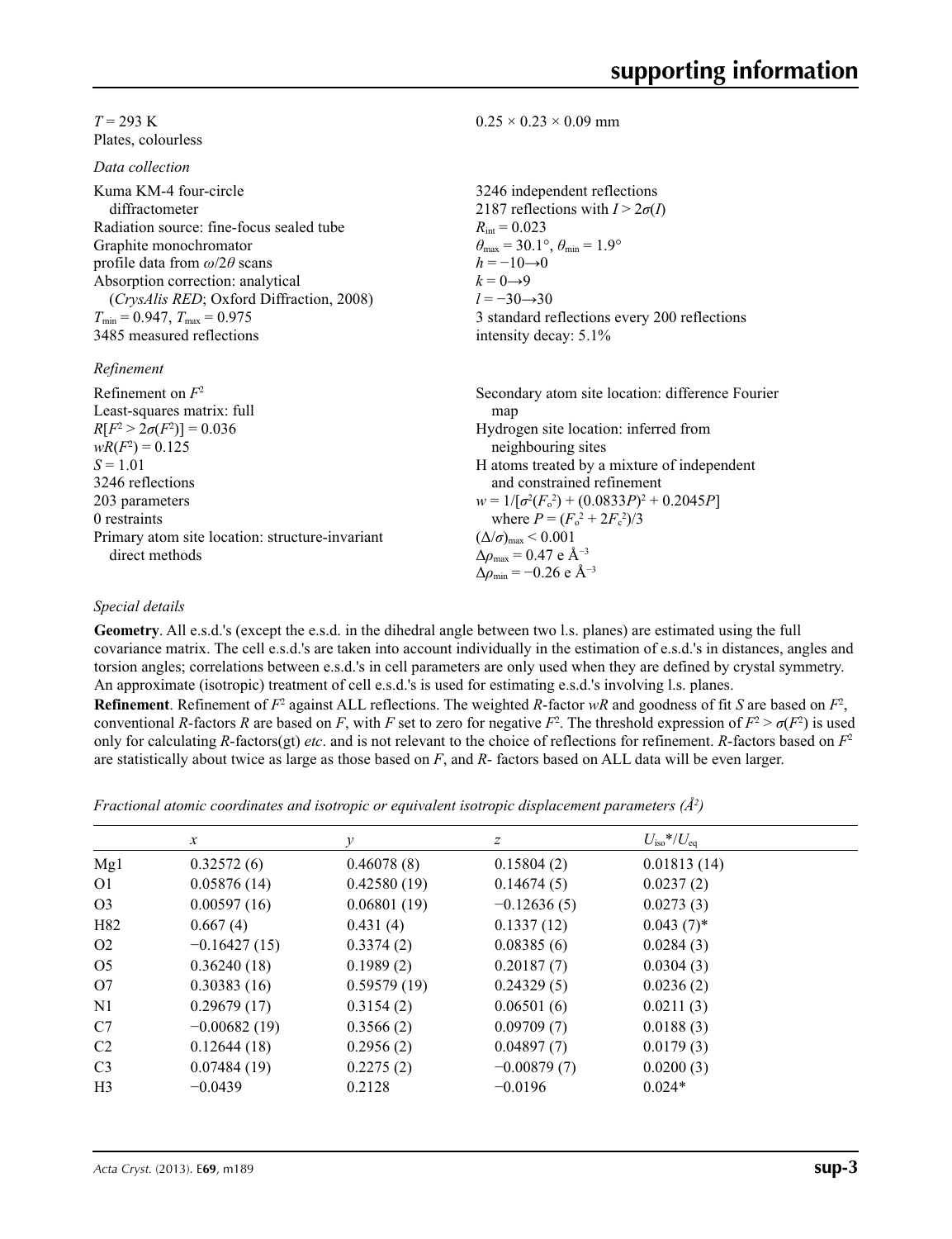| C4              | 0.2075(2)   | 0.1819(2) | $-0.04993(7)$ | 0.0195(3)    |
|-----------------|-------------|-----------|---------------|--------------|
| O <sub>6</sub>  | 0.30977(19) | 0.7335(2) | 0.11370(7)    | 0.0312(3)    |
| O <sub>4</sub>  | 0.28320(19) | 0.1211(2) | $-0.15411(6)$ | 0.0355(3)    |
| C8              | 0.1616(2)   | 0.1171(2) | $-0.11589(7)$ | 0.0217(3)    |
| N <sub>5</sub>  | 0.37836(17) | 0.1979(2) | $-0.03413(6)$ | 0.0242(3)    |
| C <sub>6</sub>  | 0.41441(19) | 0.2628(3) | 0.02291(8)    | 0.0247(3)    |
| H <sub>6</sub>  | 0.5331      | 0.2722    | 0.0344        | $0.030*$     |
| O <sub>9</sub>  | 0.12147(16) | 0.9368(2) | 0.24311(6)    | 0.0267(3)    |
| H51             | 0.290(4)    | 0.132(5)  | 0.2170(13)    | $0.052(8)$ * |
| H <sub>61</sub> | 0.389(5)    | 0.794(5)  | 0.1006(15)    | $0.067(10)*$ |
| H <sub>62</sub> | 0.216(4)    | 0.815(4)  | 0.1146(12)    | $0.046(7)^*$ |
| H81             | 0.629(3)    | 0.613(4)  | 0.1576(11)    | $0.040(7)$ * |
| O <sub>8</sub>  | 0.58966(15) | 0.4954(2) | 0.15529(6)    | 0.0264(3)    |
| H71             | 0.282(4)    | 0.526(4)  | 0.2778(13)    | $0.043(7)$ * |
| H <sub>52</sub> | 0.452(4)    | 0.166(5)  | 0.2159(13)    | $0.050(8)$ * |
| H91             | 0.069(4)    | 0.959(5)  | 0.2725(15)    | $0.063(9)*$  |
| H <sub>92</sub> | 0.061(4)    | 0.939(5)  | 0.2119(14)    | $0.052(8)$ * |
| H72             | 0.241(4)    | 0.699(4)  | 0.2451(11)    | $0.038(7)$ * |

*Atomic displacement parameters (Å2 )*

|                | $U^{11}$  | $U^{22}$  | $U^{33}$  | $U^{12}$       | $U^{13}$     | $L^{23}$       |
|----------------|-----------|-----------|-----------|----------------|--------------|----------------|
|                |           |           |           |                |              |                |
| Mg1            | 0.0142(2) | 0.0234(3) | 0.0168(2) | $-0.00041(18)$ | 0.00078(17)  | $-0.00113(18)$ |
| O <sub>1</sub> | 0.0172(5) | 0.0342(6) | 0.0199(5) | $-0.0025(4)$   | 0.0039(4)    | $-0.0066(4)$   |
| O <sub>3</sub> | 0.0225(5) | 0.0341(6) | 0.0251(6) | 0.0008(5)      | $-0.0041(4)$ | $-0.0043(5)$   |
| O <sub>2</sub> | 0.0139(5) | 0.0429(7) | 0.0284(6) | 0.0009(5)      | 0.0011(4)    | $-0.0072(5)$   |
| O <sub>5</sub> | 0.0223(6) | 0.0293(7) | 0.0396(7) | $-0.0006(5)$   | $-0.0016(5)$ | 0.0119(5)      |
| O7             | 0.0266(5) | 0.0260(6) | 0.0183(5) | 0.0014(5)      | 0.0024(4)    | 0.0000(5)      |
| N <sub>1</sub> | 0.0157(5) | 0.0284(7) | 0.0192(6) | $-0.0001(5)$   | 0.0009(4)    | $-0.0028(5)$   |
| C7             | 0.0147(6) | 0.0219(7) | 0.0198(6) | 0.0009(5)      | 0.0025(5)    | $-0.0009(5)$   |
| C <sub>2</sub> | 0.0148(6) | 0.0204(7) | 0.0185(6) | 0.0000(5)      | 0.0014(5)    | $-0.0007(5)$   |
| C <sub>3</sub> | 0.0158(6) | 0.0248(7) | 0.0193(7) | $-0.0018(5)$   | 0.0010(5)    | $-0.0024(5)$   |
| C <sub>4</sub> | 0.0199(6) | 0.0223(7) | 0.0165(6) | $-0.0017(5)$   | 0.0015(5)    | $-0.0018(5)$   |
| O <sub>6</sub> | 0.0238(6) | 0.0307(6) | 0.0394(7) | 0.0042(5)      | 0.0085(5)    | 0.0103(5)      |
| O4             | 0.0368(7) | 0.0463(8) | 0.0238(6) | $-0.0141(6)$   | 0.0110(5)    | $-0.0125(6)$   |
| C8             | 0.0257(7) | 0.0215(7) | 0.0178(6) | $-0.0013(6)$   | 0.0006(5)    | $-0.0028(5)$   |
| N <sub>5</sub> | 0.0170(6) | 0.0340(8) | 0.0217(6) | $-0.0011(5)$   | 0.0021(5)    | $-0.0051(5)$   |
| C <sub>6</sub> | 0.0134(6) | 0.0383(9) | 0.0225(7) | 0.0000(6)      | 0.0009(5)    | $-0.0052(6)$   |
| O <sub>9</sub> | 0.0203(5) | 0.0387(7) | 0.0210(6) | 0.0009(5)      | 0.0008(4)    | 0.0008(5)      |
| O <sub>8</sub> | 0.0154(5) | 0.0310(6) | 0.0329(6) | $-0.0015(4)$   | 0.0042(4)    | $-0.0036(5)$   |

*Geometric parameters (Å, º)*

| $Mgl$ <sup>-08</sup> | 2.0120(13) | $C7-C2$   | 1.518(2) |  |
|----------------------|------------|-----------|----------|--|
| $Mgl$ –05            | 2.0331(15) | $C2-C3$   | 1.381(2) |  |
| $Mgl$ – $O1$         | 2.0436(13) | $C3-C4$   | 1.387(2) |  |
| $Mgl$ – $O7$         | 2.0671(13) | $C3-H3$   | 0.9300   |  |
| $Mgl$ - $O6$         | 2.0896(15) | $C4 - N5$ | 1.335(2) |  |
|                      |            |           |          |  |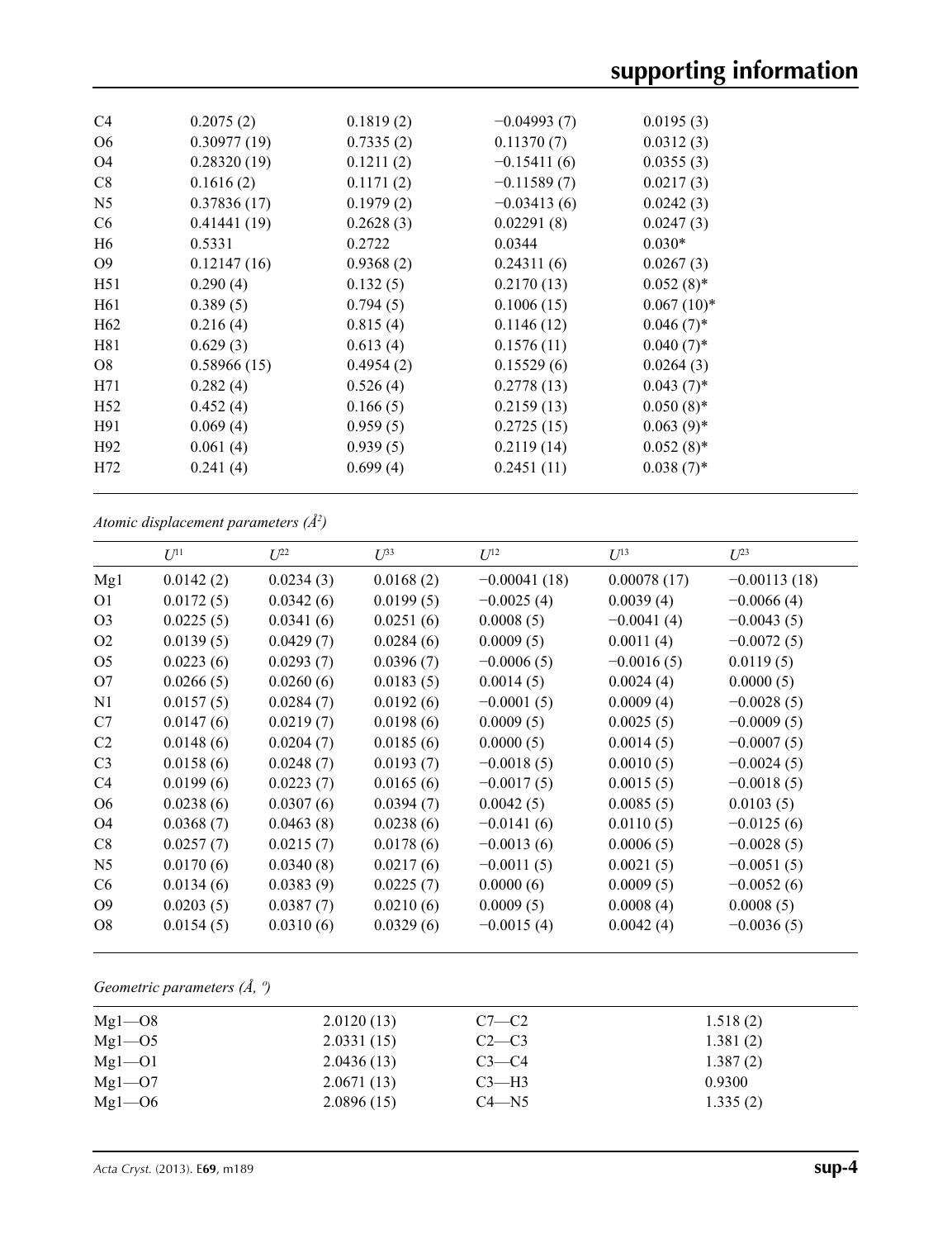| $Mg1 - N1$       | 2.2472(15)  | $C4-C8$          | 1.526(2)    |
|------------------|-------------|------------------|-------------|
| $O1 - C7$        | 1.2650(19)  | $O6 - H61$       | 0.78(4)     |
| $O3-C8$          | 1.241(2)    | $O6 - H62$       | 0.90(3)     |
| $O2-C7$          | 1.2270(19)  | $O4-C8$          | 1.247(2)    |
| $O5 - H51$       | 0.79(3)     | $N5-C6$          | 1.333(2)    |
| $O5 - H52$       | 0.77(3)     | $C6 - H6$        | 0.9300      |
| $O7 - H71$       | 0.90(3)     | O9-H91           | 0.77(3)     |
| $O7 - H72$       | 0.85(3)     | O9-H92           | 0.81(3)     |
| $N1 - C6$        | 1.332(2)    | O8-H82           | 0.87(3)     |
| $N1 - C2$        | 1.3353(19)  | $O8 - H81$       | 0.86(3)     |
|                  |             |                  |             |
| $O8 - Mg1 - O5$  | 89.34 (6)   | $O2 - C7 - C2$   | 117.67(13)  |
| $O8 - Mg1 - O1$  | 171.45(6)   | $O1 - C7 - C2$   | 115.28(13)  |
| $O5 - Mg1 - O1$  | 94.62(6)    | $N1-C2-C3$       | 121.66(13)  |
| $O8 - Mg1 - O7$  | 93.95(6)    | $N1-C2-C7$       | 116.35(13)  |
| $O5 - Mg1 - O7$  | 89.20 (6)   | $C3-C2-C7$       | 121.98(13)  |
| $O1 - Mg1 - O7$  | 93.69 (6)   | $C2-C3-C4$       | 117.23(13)  |
| $O8 - Mg1 - O6$  | 86.12(6)    | $C2-C3-H3$       | 121.4       |
| $O5 - Mg1 - O6$  | 175.43(6)   | $C4-C3-H3$       | 121.4       |
| $O1 - Mg1 - O6$  | 89.95 (6)   | $N5-C4-C3$       | 121.71 (14) |
| $O7 - Mg1 - O6$  | 90.56(6)    | $N5-C4-C8$       | 117.78(13)  |
| $O8 - Mg1 - N1$  | 96.12(6)    | $C3-C4-C8$       | 120.49(13)  |
| $O5 - Mg1 - N1$  | 92.41(6)    | $Mgl - 06 - H61$ | 126(3)      |
| $O1 - Mg1 - N1$  | 76.17(5)    | $Mg1 - 06 - H62$ | 125.1(17)   |
| $O7 - Mg1 - N1$  | 169.82(5)   | H61-O6-H62       | 107(3)      |
| $O6 - Mg1 - N1$  | 88.64 (6)   | $O3 - C8 - O4$   | 126.41(15)  |
| $C7 - 01 - Mg1$  | 121.14(10)  | $O3-C8-C4$       | 116.62(14)  |
| $Mg1 - 05 - H51$ | 128(2)      | $O4 - C8 - C4$   | 116.96(14)  |
| $Mg1 - 05 - H52$ | 123(2)      | $C6 - N5 - C4$   | 116.43(13)  |
| $H51 - O5 - H52$ | 106(3)      | $N1 - C6 - N5$   | 126.29(14)  |
| $Mg1 - O7 - H71$ | 121.5(17)   | $N1-C6-H6$       | 116.9       |
| $Mg1 - O7 - H72$ | 117.5(17)   | $N5-C6-H6$       | 116.9       |
| $H71 - O7 - H72$ | 107(2)      | H91-O9-H92       | 113(3)      |
| $C6 - N1 - C2$   | 116.64(13)  | Mg1-08-H82       | 129.2(18)   |
| $C6 - N1 - Mg1$  | 132.29 (11) | $Mg1 - O8 - H81$ | 117.0(18)   |
| $C2-M1-Mg1$      | 110.81(10)  | H82-08-H81       | 105(3)      |
| $O2 - C7 - O1$   | 127.04(14)  |                  |             |
|                  |             |                  |             |

*Hydrogen-bond geometry (Å, º)*

| $D$ —H… $A$                                   | $D$ —H  | $H \cdots A$ | $D^{}A$    | $D$ —H… $A$ |
|-----------------------------------------------|---------|--------------|------------|-------------|
| $O8 - H82 \cdot O2^i$                         | 0.87(3) | 1.80(3)      | 2.6640(18) | 171(3)      |
| $O5 - H51 \cdots O9$ <sup>ii</sup>            | 0.79(3) | 1.93(3)      | 2.7102(19) | 170(3)      |
| O6-H61…N5iii                                  | 0.78(4) | 2.29(4)      | 2.979(2)   | 147(3)      |
| $O6 - H62 \cdot O3$ iv                        | 0.90(3) | 1.88(3)      | 2.7603(19) | 166(3)      |
| $O8 - H81 \cdots O4$ iii                      | 0.86(3) | 1.93(3)      | 2.779(2)   | 174(2)      |
| $O7 - H71 \cdot O4$ <sup>v</sup>              | 0.90(3) | 1.78(3)      | 2.6690(18) | 169(3)      |
| $O5 - H52 \cdot \cdot \cdot O7$ <sup>vi</sup> | 0.77(3) | 2.09(3)      | 2.8577(19) | 176(3)      |
|                                               |         |              |            |             |